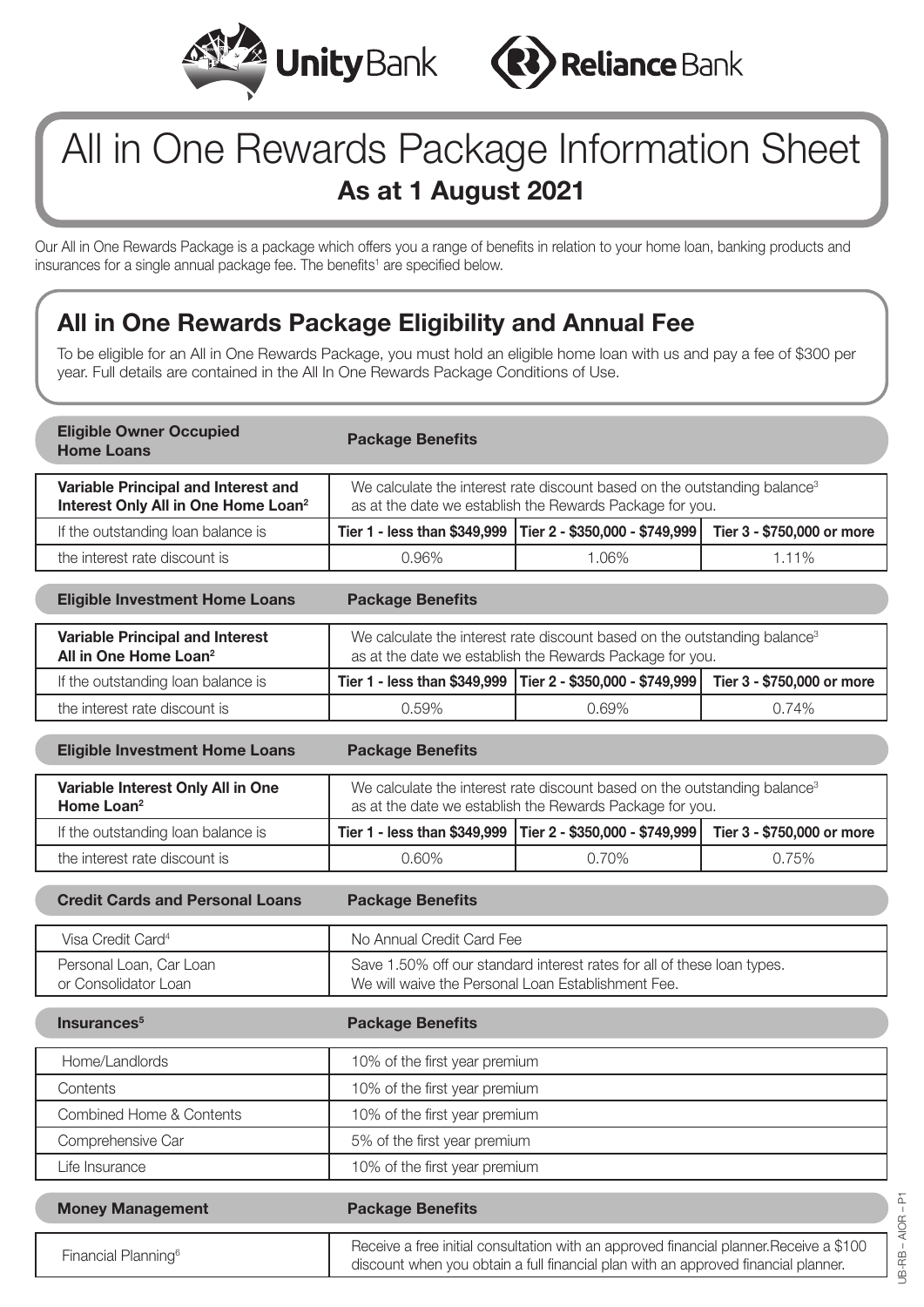#### **Important things you need to know**

- 1. Please note that the standard package concessions detailed in this information fact sheet are only available on new products taken out after 1 August 2021. Where existing products can be added to the package, concessions only apply from the date the Rewards Package takes effect. Full Conditions of Use are available in the All in One Rewards Package Conditions of Use.
- 2. Does not apply to any loans on an introductory interest rate.
- 3. The Rewards Package can be added to your current All in One home loan but only if you increase the Amount of Credit under the home loan by \$100,000 or more.
- 4. The Visa Credit Card annual fee will be waived on 1 Visa Credit Card which must be in the name of any of the part es included in the Rewards Package.
- 5. Life Insurance is issued by Zurich Australia Limited ABN 92 000 010 195 AFSL 232510, all other insurance is issued by QBE Insurance (Australia) Limited ABN 78 003 191 035 AFS Licence 239545. Before making a decision about your insurance needs please refer to the Product Disclosure Statement available from our website. For insurance products the party to the Rewards Package must be either a sole policy owner/holder or a joint policy owner/holder of the relevant insurance product. This discount cannot be used in conjunction with any other discount or promotional offer. The usual requirements for taking out an insurance product and the relevant policy terms and conditions for the product apply.
- 6. In order for you to receive these benefits, you must have a consultation or a full financial plan with a financial planner from Mine Super Pty Ltd ABN 49 051 315 014, a Corporate Authorised Representative of Adviser Network Pty Ltd ABN 25 056 310 699 AFSL 232729 or Maritime Super (Maritime Financial Services Pty Limited ABN 16 105 319 202 AFSL 241735). The discount only applies for financial plans obtained after the date that your Rewards Package is set up. You will need to advise us that you have obtained a full financial plan, so that we can process the discount to your account.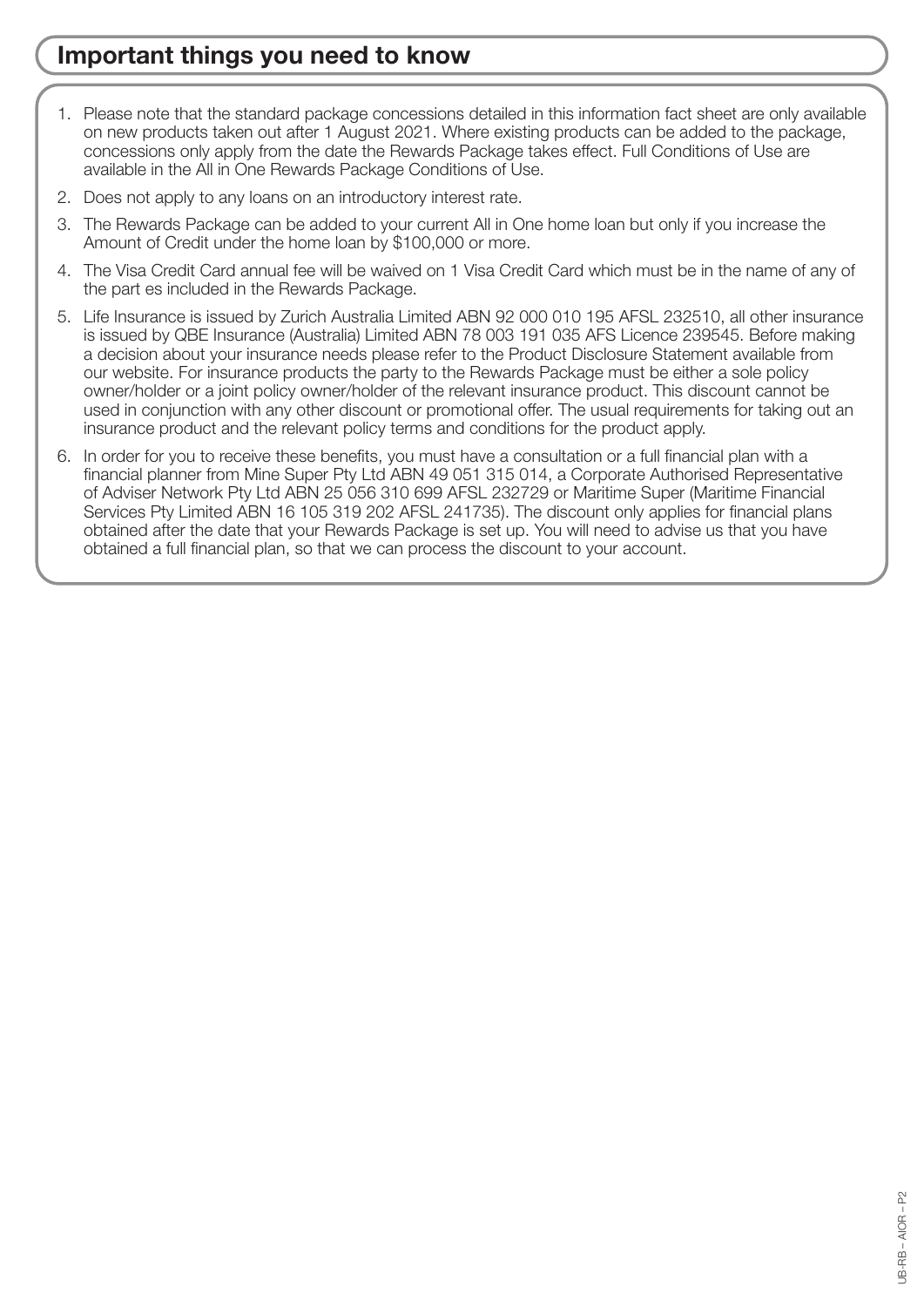



# All in One Rewards Package Conditions of Use **As at 1 August 2021**

Our All in One Rewards Package (referred to as 'the Rewards Package') is a package which offers members a range of benefits in relation to their home loans, banking products and insurances for a single annual package fee. Benefits include the waiver of annual credit card fee, discounts on insurance as well as interest rate discounts based on the amount borrowed.

#### **How to qualify for a Rewards Package**

| Who is eligible to apply?         | Individuals, either on or their own or jointly, with a home loan.<br>Company borrowers, or borrowers for commercial or business purposes,<br>including trusts, are not eligible.                                                                |
|-----------------------------------|-------------------------------------------------------------------------------------------------------------------------------------------------------------------------------------------------------------------------------------------------|
| What is the eligibility criteria? | • The Rewards Package is only available with the All in One home loan.<br>• The Rewards Package can be added to your current All in One home loan<br>but only if you increase the Amount of Credit under the home loan by<br>\$100,000 or more. |
|                                   | • You must pay all Rewards Package fees on time as we specify in these<br>Conditions of Use.                                                                                                                                                    |
|                                   | • Your banking accounts must be in good order and you must not be in arrears<br>or in default under the home loan or any other loan you have with us, either in<br>your own name or jointly with others.                                        |

#### **Understanding how the Rewards Package works**

| What benefits are included in the<br>Rewards Package?      | As a Rewards Package holder you are entitled to the benefits set out in these<br>Conditions of Use.                                                                                                                          |  |
|------------------------------------------------------------|------------------------------------------------------------------------------------------------------------------------------------------------------------------------------------------------------------------------------|--|
| How is the home loan interest rate<br>discount calculated? | We calculate the home loan interest rate discount on your eligible home loan based<br>on the outstanding balance of your eligible home loan as at the date we establish<br>the Rewards Package for you.                      |  |
| How do the insurance rebates work?                         | • Insurance rebates only apply to new insurance contracts you arrange either at<br>the time we establish the Rewards Package for you or at any time afterwards for<br>so long as you are entitled to the Rewards Package.    |  |
|                                                            | • Only one rebate per policy will apply.                                                                                                                                                                                     |  |
|                                                            | • We will credit the rebate to your main transaction account with us.                                                                                                                                                        |  |
|                                                            | • If you cancel an insurance policy part way through the first year in which you<br>have received a rebate, we will calculate a pro rata adjustment to the rebate<br>which we will debit from your main transaction account. |  |
|                                                            | • In order to receive the rebate you must tell us whenever you arrange insurance<br>which is eligible for the rebate.                                                                                                        |  |
|                                                            | • The rebate only applies to insurances arranged in the names of any of the parties<br>to the eligible home loan.                                                                                                            |  |
|                                                            |                                                                                                                                                                                                                              |  |